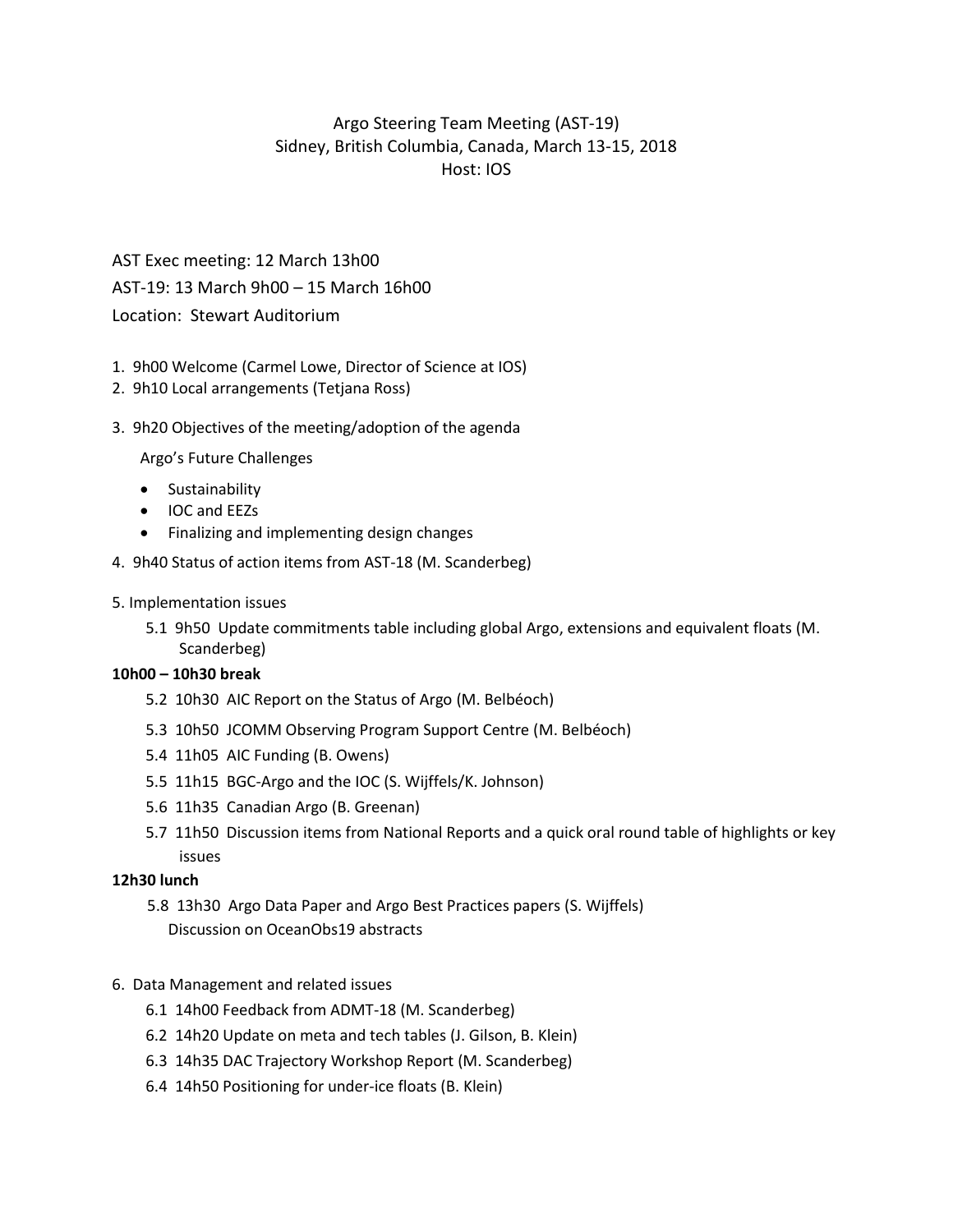# **15h00 – 15h30 break**

- 6.5 15h30 CTD Reference data & how to describe the quality of each station (S. Diggs)
- 6.6 15h45 BUFR format for BGC floats (F. Carse)

#### **Welcome reception at Shaw Center from 18h00 – 19h30**

#### **Move to Agenda Item 8 if there is time before End of day one**

7. Regional science, education and outreach

7.1 9h00: Roberta Hamme – "Oxygen saturation surrounding deep-water formation events in the Labrador Sea from Argo-O2 data"

7.2 9h20: Fraser Davidson – "Canadian Operational Network for Coupled Environmental PredicTion Systems (CONCEPTS)"

7.3 9h40: Tetjana Ross - "Changes in stratification in the North Pacific and implications for primary productivity" + Patrick Cummins – "Upper ocean variability over the Alaska Gyre from Argo"

# **10h00 – 10h30 break**

8. Technical issues

8.1 10h30 Report from Argo Platform and Sensor Technical Workshop (S. Riser)

Key issues for AST:

- 1. CTD testing activities
- 2. Corrosion in APEX (D. Swift's work)
- 3. The pathway for new sensors entering Argo and how we distribute and label pilot data (B. Owens)
- 4. Batteries and energy budgets (L. Gordon's work by B. Owens)
- 8.2 11h30 EuroArgo in-situ monitoring system (B. Klein)
- 8.3 11h45 Recent float performance evaluation of array (M. Belbéoch)

#### **12h30 lunch**

8.4 Sensor progress:

13h30 RBR (B. Owens)

13h45 Preliminary evaluation of the RBR Argo6000 during the RREX17 cruise (G. Maze)

14h00 SBE61 (N. Zilberman)

14h15 Increasing occurrences of fast salinity drifts in SBE41 (S. Wijffels)

8.5 14h30 Documenting pressure sensor performance (S. Riser)

#### **15h00 – 15h30 break**

9. Completing the global mission and exploring extensions

9.1 Technical updates on Deep Argo floats:

15h30 Deep SOLO – D. Roemmich 15h45 Deep APEX – S. Hosoda 16h00 Deep NINJA – T. Suga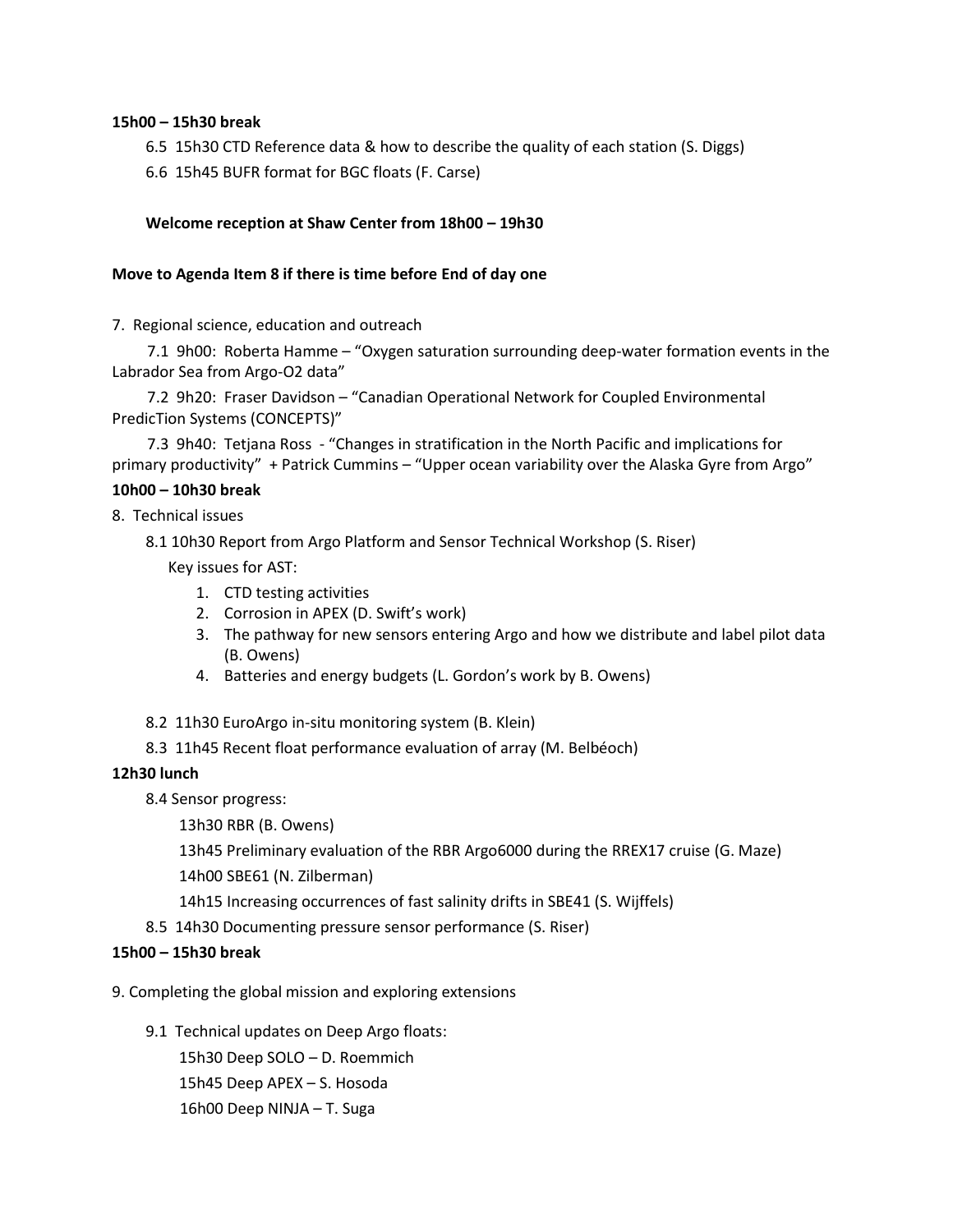16h15 Deep Arvor

- 9.2 Early results from Deep Pilot Arrays
	- 16h30 N. Atlantic (G. Maze)
	- 16h45 SW Pacific Basin (N. Zilberman)
- 9.3 17h00 Deep Argo partnership with Paul G. Allen Foundation (G. Johnson)

# **End of day two**

9.4 9h00 Status of Argo extensions (M. Belbéoch) 9h15 BGC-Argo (K. Johnson, H. Claustre)

# **10h00 – 10h30 break**

10h30 TPOS2020 (W. Kessler via Skype)

- 10. Demonstrating Argo's value
	- 10.1 10h50 Argo bibliography (M. Scanderbeg)
	- 10.2 11h10 Argo Steering Team Website Updates and Argovis website (M. Scanderbeg)
	- 10.3 11h30 argo.jcommops.org news (M. Belbéoch)
	- 10.4 11h45 Assessment of the Global Argo Array Enhancements Using Observing System Simulation Experiments (P-Y LeTraon)
	- 10.5 12h05 Machine Learning of Argo Quality Control (G. Maze)

# **12h30 lunch**

10.6 13h30 Upcoming science conferences and technical workshops –

ASW

EuroArgo DMQC Workshop DMQC Workshop ahead of ADMT-19

OceanObs 19

- Abstract submission due March 15
- White paper due September 2018

# 10.7 data.scripps.earth (S. Diggs)

- 10.8 13h50 Other Argo outreach activities G. Maze
- 11. 14h00 Revision of Argo's sustainability Document
- 12. Future meetings
	- 12.1 14h30 ADMT-19 December 2 7, 2018
	- 12.2 14h40 AST-20